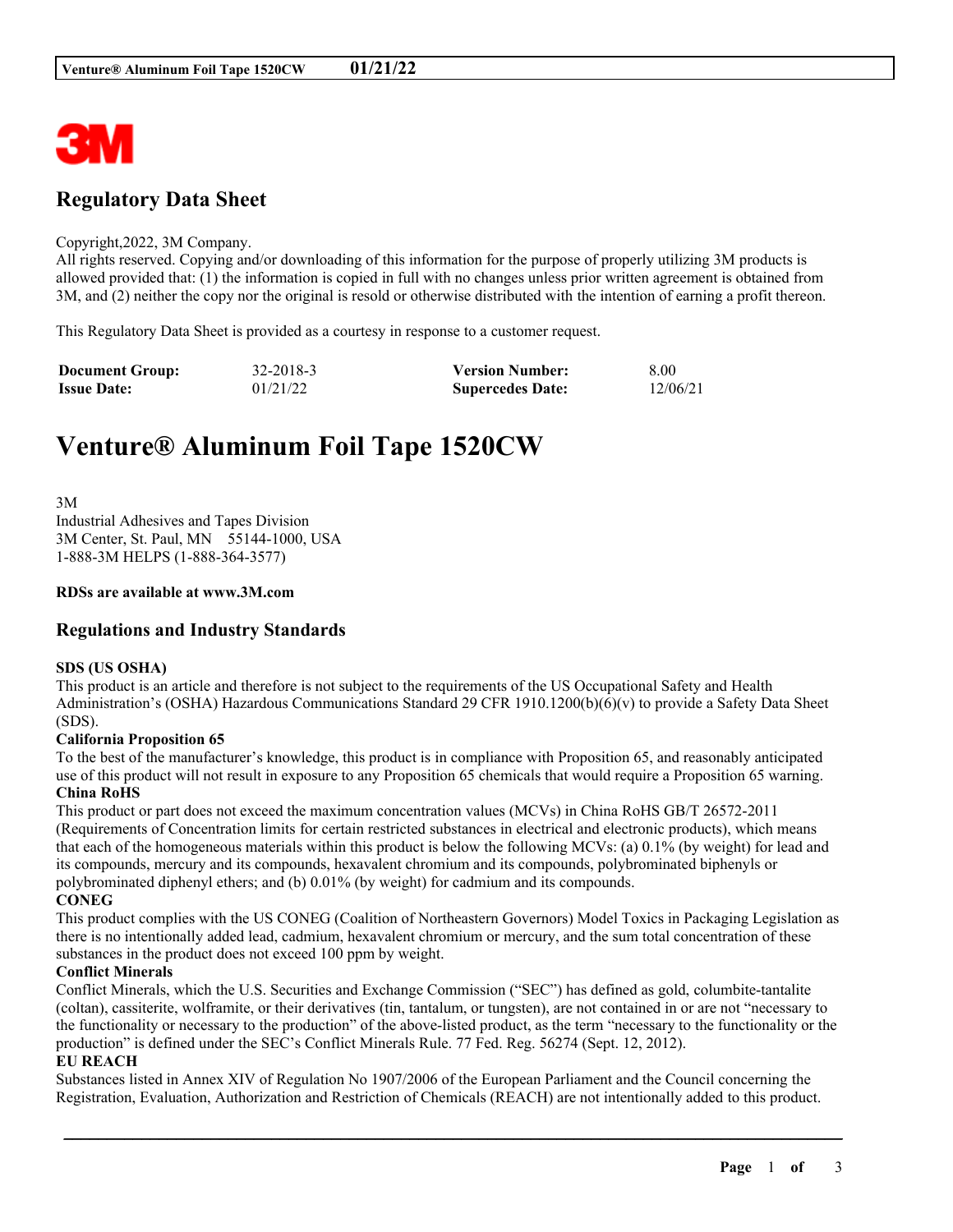### **EU REACH**

This product or part is known to contain a substance listed in Annex XVII. **EU REACH**

This product, including any article that the product is composed of, does not contain at greater than 0.1% by weight a Substance of Very High Concern (SVHC) substance identified according to Article 59 of REACH. This declaration reflects the substances on the candidate SVHC list, effective January 2022.

#### **EU RoHS**

This product does not exceed the maximum concentration values (MCVs) set under EU Directive 2011/65/EU (RoHS recast/RoHS 2), as stated in Annex II to that directive. This means that each of the homogenous materials within this product does not exceed the following MCVs: (a) 0.1% (by weight) for lead, mercury, hexavalent chromium, polybrominated biphenyls or polybrominated diphenyl ethers; and (b) 0.01% (by weight) for cadmium.

#### **EU RoHS Phthalates**

This product does not exceed the maximum concentration values (MCVs) for phthalates set under EU Directive 2011/65/EU (RoHS recast/RoHS 2), as amended by EU 2015/863, which applies to finished EEE after July 22, 2019 for Category 1-7, 10- 11 products and after July 22, 2021 for Category 8 and 9 products. This means that each of the homogeneous materials within this product does not exceed the MCV of 0.1% (by weight) for each of the following phthalates: DEHP, BBP, DBP, and DIBP.

#### **Fluorinated Greenhouse Gas**

A Fluorinated Greenhouse Gas (or F-Gas) listed under Annex I and II of Regulation (EU) No 517/2014 of the European Parliament and of the Council of 16 April 2014 is not intentionally added to the product.

#### **Halal**

This product has not been certified Halal.

#### **Healthier Hospitals**

Healthier Hospitals substances of concern are not intentionally added to this product.Substances are Di(2-Ethylhexyl) Phthalate (DEHP), formaldehyde, Polyvinylchoride (PVC), mercury, perfluorinated compounds, antimicrobials and flame retardants.

#### **IEC62474**

IEC62474 substances are not intentionally added to this product. This declaration reflects the substances on the list as of the date of this certificate.

## **Kosher**

This product has not been certified Kosher.

# **Living Building Challenge℠ 4.0 Red List**

Living Building Challenge℠ 4.0 Red List substances are not intentionally added to this product.

#### **Sustainability Advantage: Recycled content**

This product does not contain recycled content.

# **TSCA Section 6**

This product is not known to contain 2,4,6-Tri-tert-butylphenol (CAS 732-26-3).

**TSCA Section 6**

This product is not known to contain Decabromodiphenyl Ether (Deca-BDE) (CAS 1163-19-5).

#### **TSCA Section 6**

This product is not known to contain Hexachlorobutadiene (HCBD) (CAS 87-68-3).

**TSCA Section 6**

This product is not known to contain Pentachlorothiophenol (PCTP) (CAS 133-49-3).

**TSCA Section 6**

This product is not known to contain Phenol, isopropylated phosphate (3:1) (PIP (3:1)) (CAS 68937-41-7).

# **Chemicals and/or Compounds of Interest**

**Arsenic and (As) Compounds** : Not intentionally added. **Asbestos** : Not intentionally added. *Talc not intentionally added.* **Biocides/Preservatives** : Biocides/preservatives are not intentionally added for the purpose of protecting the product from the growth of microorganisms. **Chlorinated Paraffins, Short Chain** : Not intentionally added. **Cobalt and (Co) Compounds** : Not intentionally added. **Crystalline Silica** : Not intentionally added.

\_\_\_\_\_\_\_\_\_\_\_\_\_\_\_\_\_\_\_\_\_\_\_\_\_\_\_\_\_\_\_\_\_\_\_\_\_\_\_\_\_\_\_\_\_\_\_\_\_\_\_\_\_\_\_\_\_\_\_\_\_\_\_\_\_\_\_\_\_\_\_\_\_\_\_\_\_\_\_\_\_\_\_\_\_\_\_\_\_\_